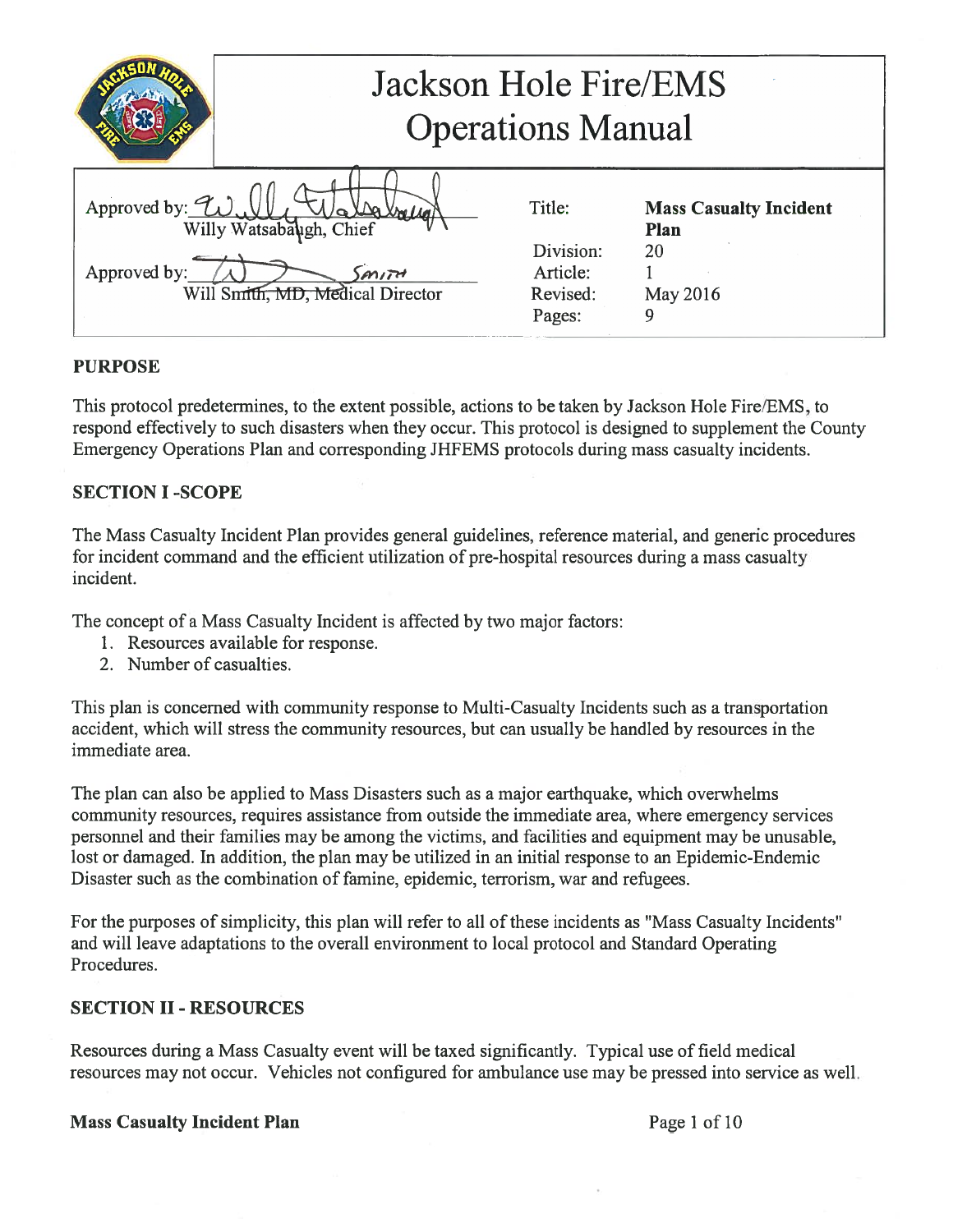- A. Local Resources
	- 1. Jackson Hole Fire/EMS (JHF/EMS) is the primary ambulance provider for the Teton County area.
	- 2. Grand Teton National Park provides ambulance services within the boundaries of the National Park.
	- 3. Medical Treatment Facilities include:

| St. John's Medical Center    | 625 E Broadway   | $(307)733 - 3636$ |
|------------------------------|------------------|-------------------|
| St. John's Urgent Care       | 1415 S. Hwy 89   | $(307)739 - 8999$ |
| Teton Outpatient Surgery     | 150 Buffalo Way  | $(307)733 - 8677$ |
| Teton Village Medical Clinic | 3345 W Cody Lane | $(307)739 - 7346$ |

- 4. JHF/EMS maintains two MCI Supply Trailers, which are stocked with supplies to attend to 50 patients each. In addition, each station maintains an MCI cache with supplies for up to 50 patients packaged in such a way that the supplies can be mobilized quickly.
- 5. Additional local agencies which may assist with providing medical care to the injured include:

Teton County Search and Rescue Teton Village Fire Department Jackson Hole Airport Fire Department Snow King & JH Mountain Resort Ski Patrols

#### B. Regional Resources

1. Ambulance Services within a 100 mile radius include:

| $(307)$ 242-7241             |
|------------------------------|
| (800) 967-2302 (SO Dispatch) |
| (307) 367-4378 (SO Dispatch) |
| (307) 885-5231 (SO Dispatch) |
| as above                     |
| as above                     |
| (208) 354-2323 (SO Dispatch) |
| as above                     |
| $(208)$ 529-1203             |
|                              |

- 2. Aero Medical Services may be requested through TCSO dispatch or the Emergency Operations Center.
- 3. Regional requests should be coordinated with Teton County Emergency Management in order to activate the Wyoming Inter-County Mutual Aid

#### Mass Casualty Incident Plan Page 2 of 10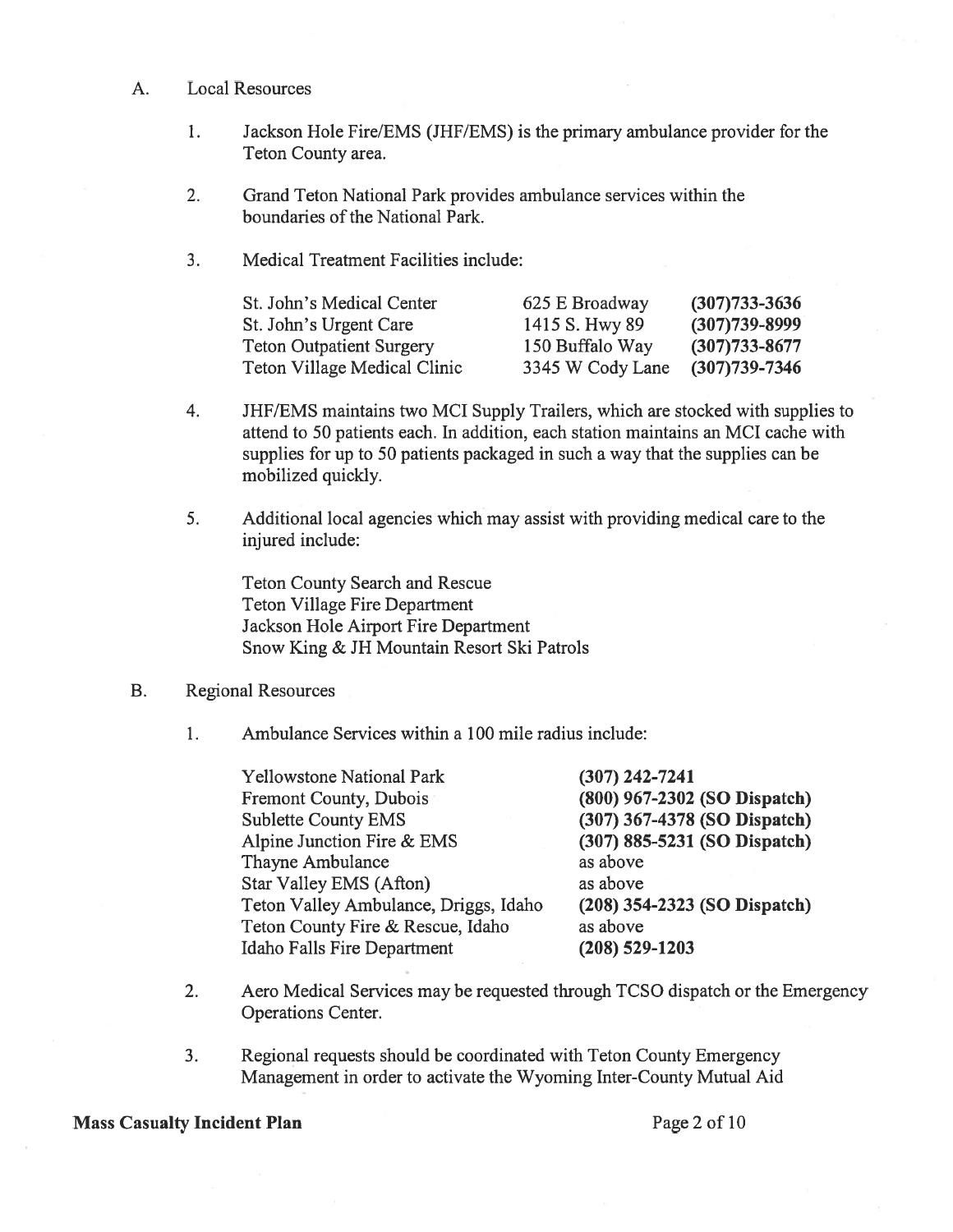#### C. State Resources

- 1. State resources may be coordinated through Teton County Emergency Management which may include, but are not limited to:
	- a. Wyoming Regional Emergency Response Teams (RERTs) for patient decon
	- b. Wyoming National Guard 84<sup>th</sup> Civil Support Team (CST) for patient decon and medical support
	- c. Wyoming Air National Guard  $153<sup>rd</sup>$  Airlift Wing for mass patient C-130 airlifts
	- d. Wyoming National Guard medical evacuation with UH-60A Blackhawk helicopters
	- e. State-owned Strategic National Stockpile (SNS) medical surge supplies
	- f. Federal Medical Station (FMS) 50 patient deployable healthcare facility supplies (building/tents must be supplied locally)

### D. Federal Resources

- 1. Federal resources may also be coordinated through Teton County Emergency Management to the Wyoming Office of Homeland Security. They include, but are not limited to:
	- a. Federally-owned Strategic National Stockpile (SNS) medical surge supplies
	- b. Disaster Medical Assistance Team (DMAT)
	- c. Disaster Mortuary Operational Response Team (DMORT)
	- d. National Veterinary Response Team (NVRT)
	- e. National Medical Response Team (NMRT)

### SECTION III -CONCEPT OF OPERATIONS

- A. All MCI operations will be conducted within the Incident Management System.
- B. Ifthe emergency extends beyond the jurisdictional boundaries or beyond the capability of the local EMS services, requests for assistance or for additional EMS resources will be coordinated through Incident Command and the Emergency Operations Center.
- C. The officer of the first arriving unit of any agency (law enforcement, fire or EMS) will: function as Incident Commander (IC), implementing the necessary actions until the role can be relinquished to a more appropriate agency or individual. The IC will relay information relating to the scope and location of the incident to dispatch.
- D. The responsibility for requesting Mass Casualty Plan implementation lies with the incident commander whenever the number of injured persons exceeds responding jurisdictional resources. This is accomplished through a request to dispatch to dispatch units according to the MCI dispatch protocol.

### Mass Casualty Incident Plan Page 3 of 10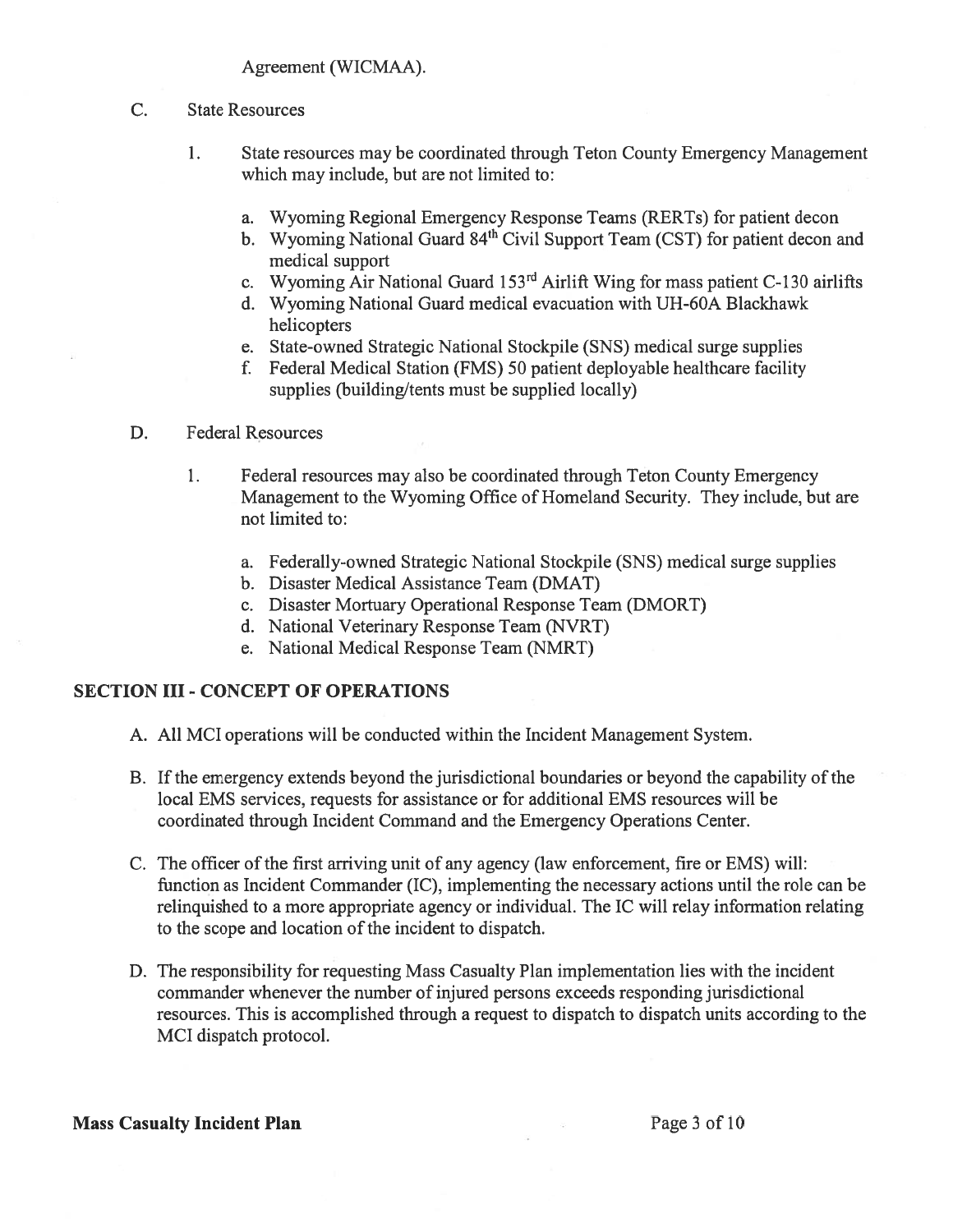### SECTION IV - INCIDENT ORGANIZATION

- A. Succeeding arriving units of any agency should report to the IC until such time that an Incident Staging is established. At that time they should report to the Staging Area Manager.
- B. All incoming units should assume support roles based on assignments assigned by the IC or Operations Section Chief.
- C. The IC retains authority at the scene until all casualties are removed. At that time authority at the scene may transition to fire, law enforcement or coroner personnel as appropriate.
- D. Additional branches/sections may be required depending on the complexity of the incident. These may include, but are not limited to:
	- 1. Safety Officer
	- 2. Rescue Task Force (Tactical EMS incident)
	- 3. Medical Branch
	- 4. Landing Zone/Air Section
	- 5. Extrication
	- 6. HazMat
	- 7. Rehabilitation
	- 8. Public Information Officer (PlO)
	- 9. Medical Intelligence- to assist with suspected or known Weapons of Mass Destruction (WMD) events for decontamination, antidotes, and treatment.

### SECTION V - MEDICAL CARE

- A. The Medical Group Supervisor is responsible for coordinating medical care on the scene.
- B. The START triage system is used by Jackson Hole Fire/EMS and will be implemented by first arriving units.
- C. Each patient will initially be tagged using triage flagging and subsequently receive a Triage Tag attached to their person in the treatment or transport area. Patients will be categorized by the severity of injury as follows:

| Red: Immediate                   | Airway following positioning, Respirations > 30/min,<br>Radial pulse absent or Capillary refill >2 sec,<br>Cannot follow simple commands |
|----------------------------------|------------------------------------------------------------------------------------------------------------------------------------------|
| Yellow: Delayed                  | Airway present, Respirations <30/min,<br>Radial pulse present and Capillary refill <2 sec,<br>Can follow simple commands                 |
| Green: Minor                     | All walking wounded                                                                                                                      |
| <b>Black: Expectant/Deceased</b> | Cardiac arrest, those obviously dead, catastrophically<br>injured with little chance of survival with immediate                          |

#### Mass Casualty Incident Plan Page 4 of 10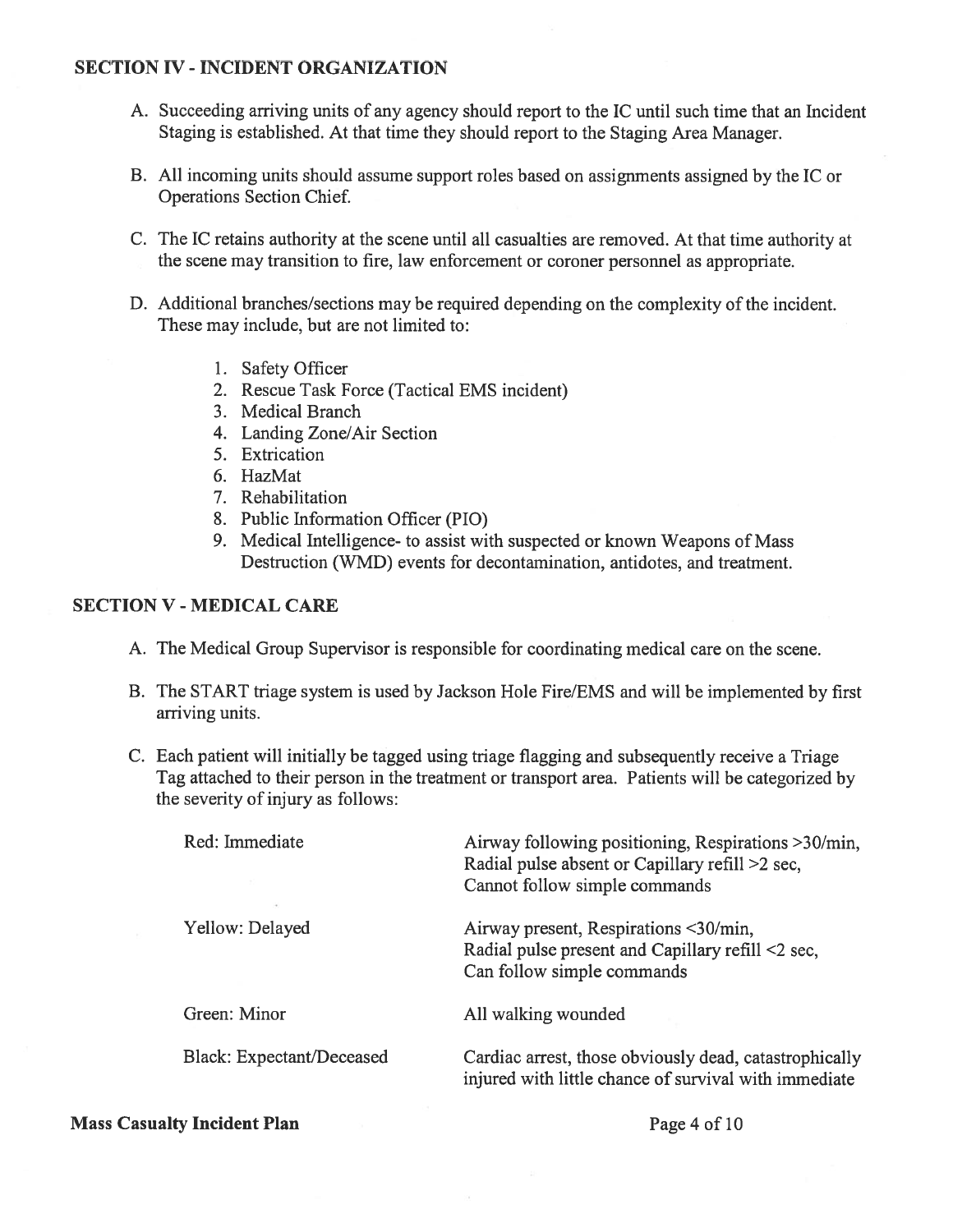### medical care

- D. The Mass Casualty Incident Trailers must be dispatched early on to supplement necessary supplies on scene.
- F. Additional medical supplies required at the scene, such as dressings, bandages, and definitive care materials should be picked up from the closest station MCI cache or at hospitals/clinics by designated ambulances on their return trip to the incident.
- F. Medical providers at the scene of the incident may treat victims based on predefined protocol without communicating to the base hospital.

## SECTION VI- TRANSPORTATION

- A. Casualties should be identified and tracked by triage tag number at the scene during triage, treatment and transportation.
- B. Ambulances transporting victims should obtain the patient destination (receiving medical facility) from the Transport Leader.
- C. Basic patient information will be relayed to the receiving facility by the Transport Leader. Ambulances transporting patients should limit communications with the receiving hospital to emergency traffic only during surge operations.
- D. Helicopters may be used for medical transportation if requested by Medical Group Supervisor through the Operations Section Chief and authorized by the Incident Commander.
- E. Consider mass-transit resources for multiple "walking wounded".

## SECTION VII- PROCEDURES FOR HANDLING THE DEAD

To assure that a proper medical-legal investigation is conducted, including the identification of bodies and notification of the next of kin, adhere to the following procedures for handling the dead.

- A. Do not move body, unless necessary to attend to survivors.
- B. If body movement is necessary notify coroner and advise of location of body(s).
- C. Do not remove any personal effects.
- D. At the completion of triage, assign available personnel to re-examine all casualties left in place. If body is moved, identify on the tag the location where it was found.
- E. The responsibility for assuring that the dead are handled properly at the scene of a mass casualty incident lies with the Coroner. Any variations to the procedures identified should receive Coroner approval.

### Mass Casualty Incident Plan Page 5 of 10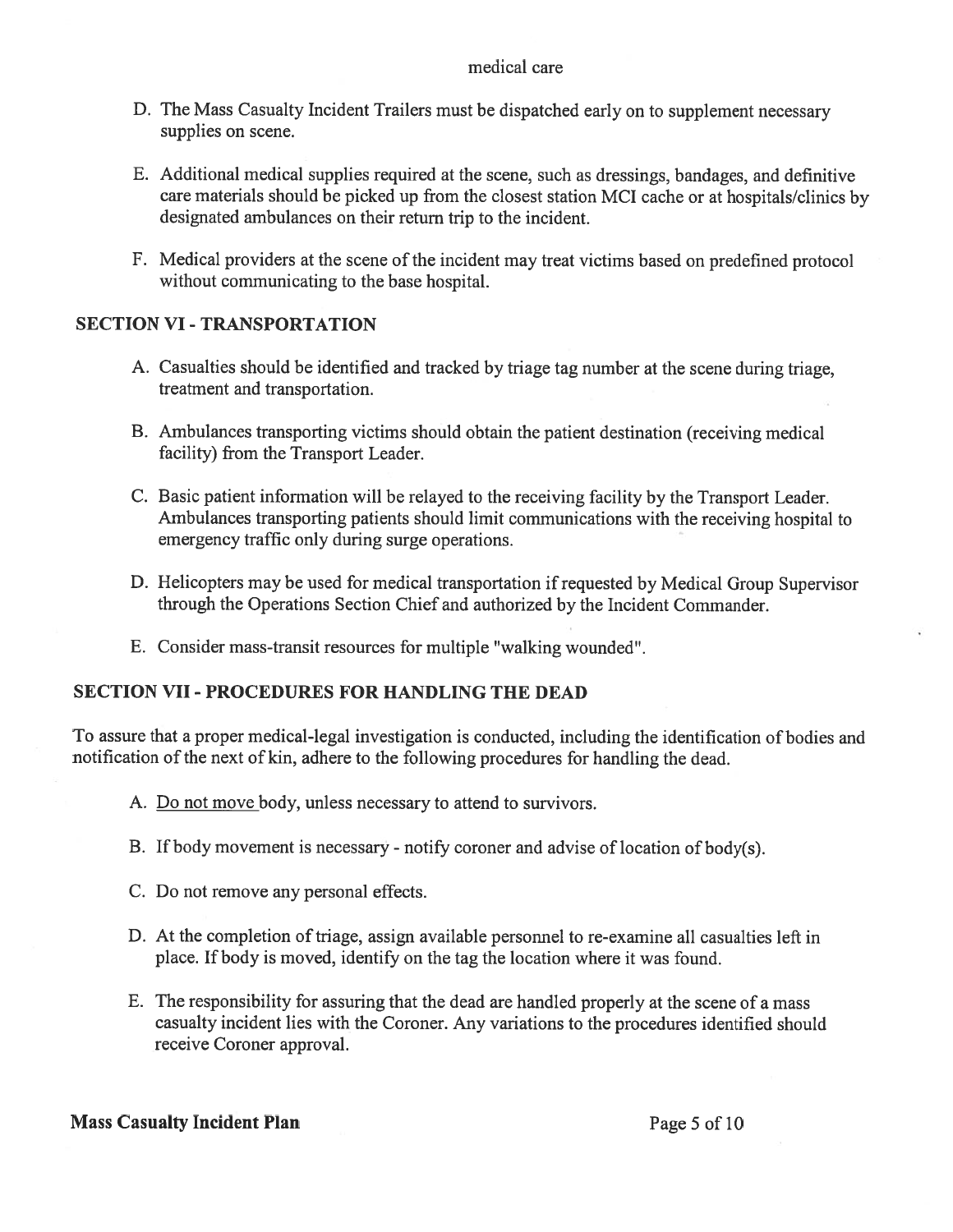NOTE: In most instances, the Morgue Leader will be a representative of the County Coroner.

### SECTION VIII- POSITION CHECKLISTS

A. The following checklists are to be used as a guide to smooth operations during a Mass Casualty Incident. These checklists are not intended to be a complete set of guidelines for the roles and responsibilities of responders.

## Mass Casualty Incident Plan Page 6 of 10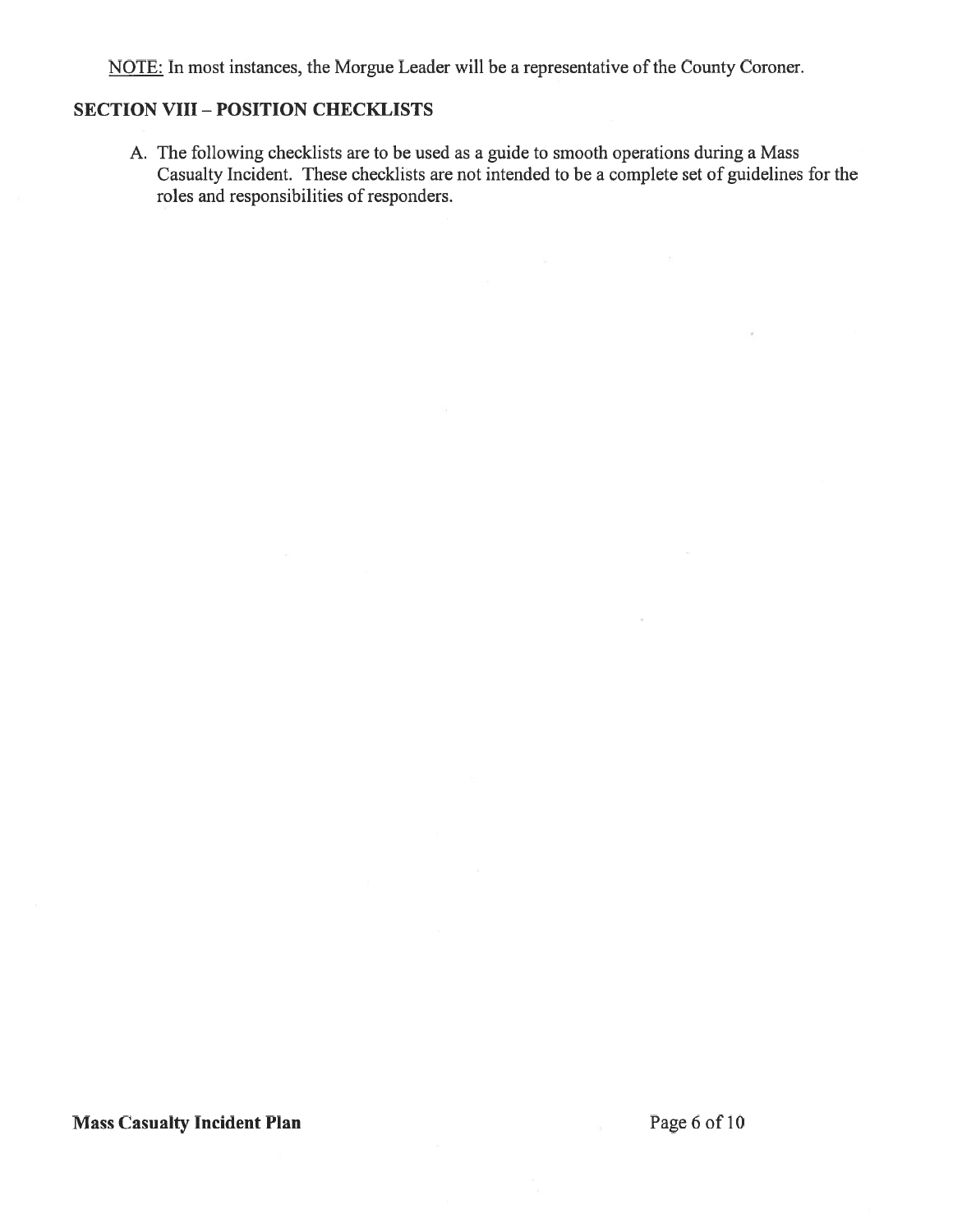|                   | <b>MEDICAL GROUP SUPERVISOR</b><br>ORGANIZE AND COMMAND MEDICAL OPERATIONS<br><b>MISSION:</b>                                                                        |
|-------------------|----------------------------------------------------------------------------------------------------------------------------------------------------------------------|
| Call sign         | <b>MEDICAL GROUP</b>                                                                                                                                                 |
| <b>Reports to</b> | <b>Operations Section Chief</b>                                                                                                                                      |
|                   | <b>Communicate with the Operations Section Chief</b>                                                                                                                 |
|                   | Don identification vest                                                                                                                                              |
|                   | Ensure scene security is established                                                                                                                                 |
|                   | Obtain briefing from first-in units on incident facts, probabilities and resource<br>assignments                                                                     |
|                   | Meet with Operations Section Chief-determine incident strategy                                                                                                       |
|                   | Determine what resources have been requested & modify as required                                                                                                    |
|                   | Remain in a safe, fixed, and visible location, uphill and upwind of the incident.                                                                                    |
|                   | Establish organizational coordinators as needed:                                                                                                                     |
|                   | <b>Triage Unit Leader</b>                                                                                                                                            |
|                   | <b>Treatment Unit Leader</b>                                                                                                                                         |
|                   | <b>Transport Unit Leader</b>                                                                                                                                         |
|                   | Morgue Unit Leader                                                                                                                                                   |
|                   | Advise receiving medical facilities of initial casualty estimates                                                                                                    |
|                   | Assure regular status reports are given to Operations Section Chief                                                                                                  |
|                   | Ensure transportation logs are maintained on all casualties transported                                                                                              |
|                   | During large-scale or complex MCIs, consider a Medical Branch to reduce the span of<br>control.                                                                      |
|                   | If the incident is due to a known or suspected WMD, designate a Medical Intelligence<br>Officer to assist with decontamination, antidotes, and treatment of victims. |
|                   | Release medical scene to coroner when all live casualties have left                                                                                                  |

## Mass Casualty Incident Plan Page 7 of 10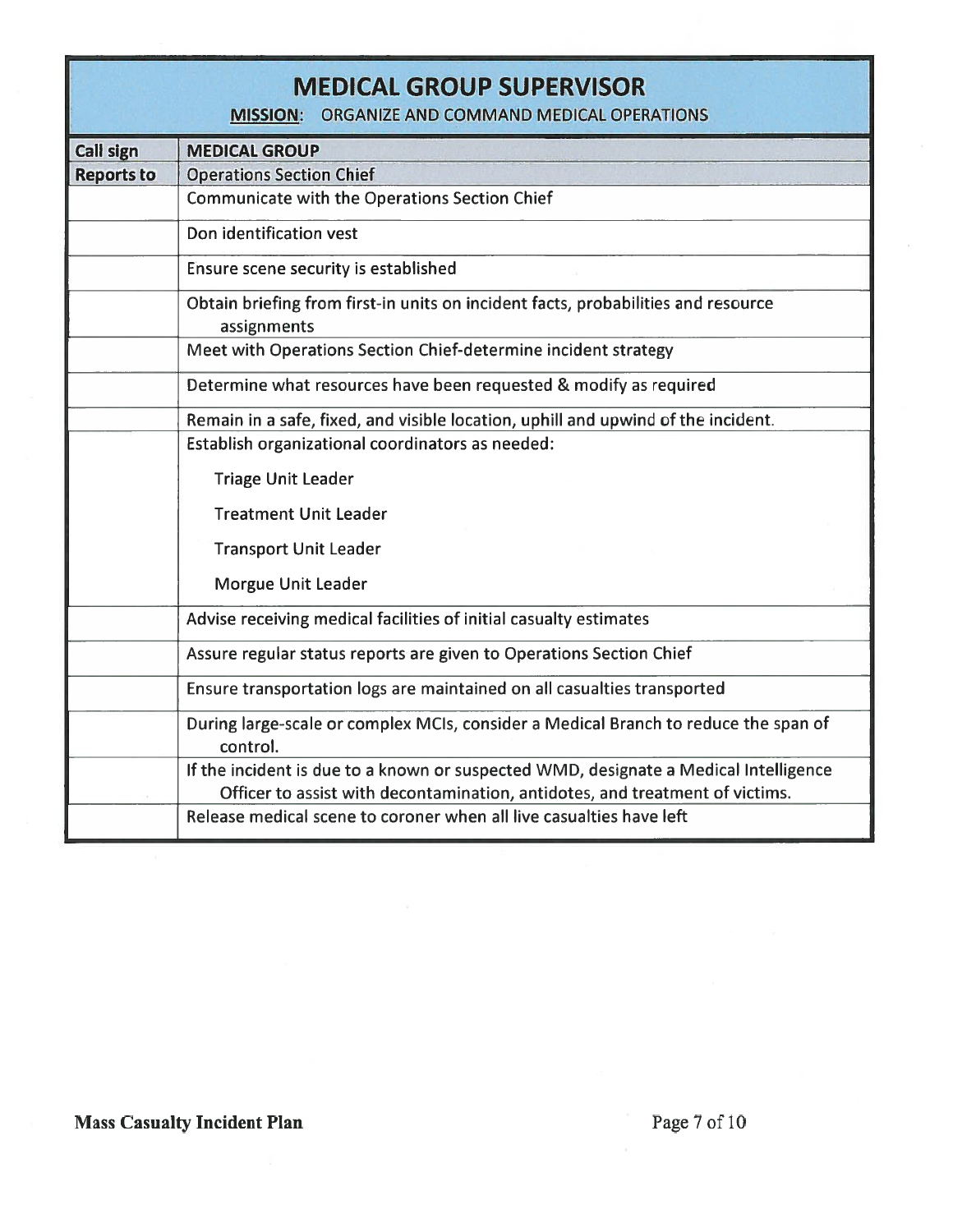|                    | TRIAGE UNIT LEADER<br><b>MISSION: SORT AND TREAT ACCORDING TO PRIORITY OF INJURIES</b>  |
|--------------------|-----------------------------------------------------------------------------------------|
| Call sign:         | <b>TRIAGE LEADER</b>                                                                    |
| <b>Reports to:</b> | <b>Medical Group Supervisor</b>                                                         |
|                    | Don identification vest                                                                 |
|                    | Assess problem, triage-treatment needs                                                  |
|                    | Develop strategy                                                                        |
|                    | Organize the Triage Team to begin initial triaging, utilizing START                     |
|                    | Assemble the walking wounded and uninjured in a safe area                               |
|                    | Ensure all areas of the scene have been checked for potential victims, walking wounded, |
|                    | ejected victims, etc.                                                                   |
|                    | Obtain litter bearers to transport casualties to treatment areas                        |
|                    | Keep Medical Group Supervisor appraised of status, number of injuries                   |
|                    | Report to Medical Group Supervisor upon completion of duties for further assignments    |

# Mass Casualty Incident Plan Page 8 of 10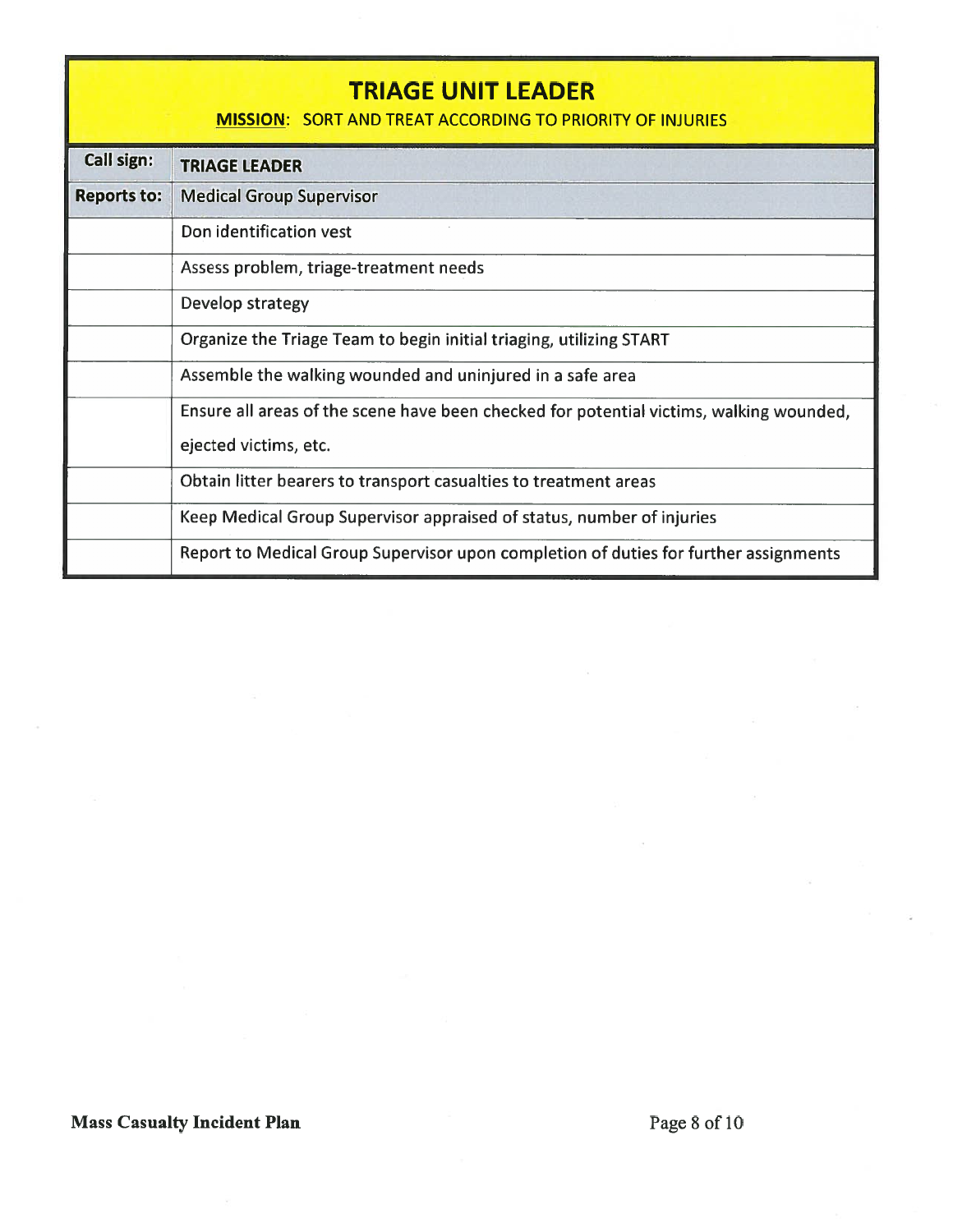| <b>TREATMENT UNIT LEADER</b> |                                                                                                                                                |  |
|------------------------------|------------------------------------------------------------------------------------------------------------------------------------------------|--|
|                              | <b>MISSION: ORGANIZE MEDICAL TREATMENT ACTIVITIES</b>                                                                                          |  |
| Call sign:                   | <b>TREATMENT LEADER</b>                                                                                                                        |  |
| <b>Reports to:</b>           | <b>Medical Group Supervisor</b>                                                                                                                |  |
|                              | Don identification vest                                                                                                                        |  |
|                              | Assess medical care problems and needs                                                                                                         |  |
|                              | <b>Report needs to Medical Group Supervisor (MGS)</b>                                                                                          |  |
|                              | Consider assigning a Documentation Aide to assist with paperwork                                                                               |  |
|                              | Select area for collecting ambulatory casualties                                                                                               |  |
|                              | Establish treatment areas based upon triage designations (red, yellow, green, black)                                                           |  |
|                              | Designate a Treatment Manager for each area (Red, Yellow, Green).                                                                              |  |
|                              | Considerations for a treatment area:                                                                                                           |  |
|                              | $\epsilon$ Capable of accommodating the number of victims and equipment.                                                                       |  |
|                              | $\epsilon$ Consider weather, safety, and the possibility of hazardous materials.                                                               |  |
|                              | Designate entrance and exit areas, which are readily accessible (funnel points).<br>€                                                          |  |
|                              | €<br>Use appropriate color triage tarps if available.                                                                                          |  |
|                              | Coordinate the re-triage and tagging of all victims. Brief your law enforcement liaison<br>officer on needs of security in medical care areas. |  |
|                              | Provide periodic status reports to MGS                                                                                                         |  |
|                              | (medical needs, number and triage status of casualties).                                                                                       |  |
|                              | Notify MGS when and where casualty loading areas are defined.                                                                                  |  |
|                              | Direct the movement of victims to the loading area(s).                                                                                         |  |
|                              | Ensure all casualties leaving treatment area are positively identified by tag numbers and<br>ambulance and destinations are logged.            |  |

# Mass Casualty Incident Plan Page 9 of 10

×

é.